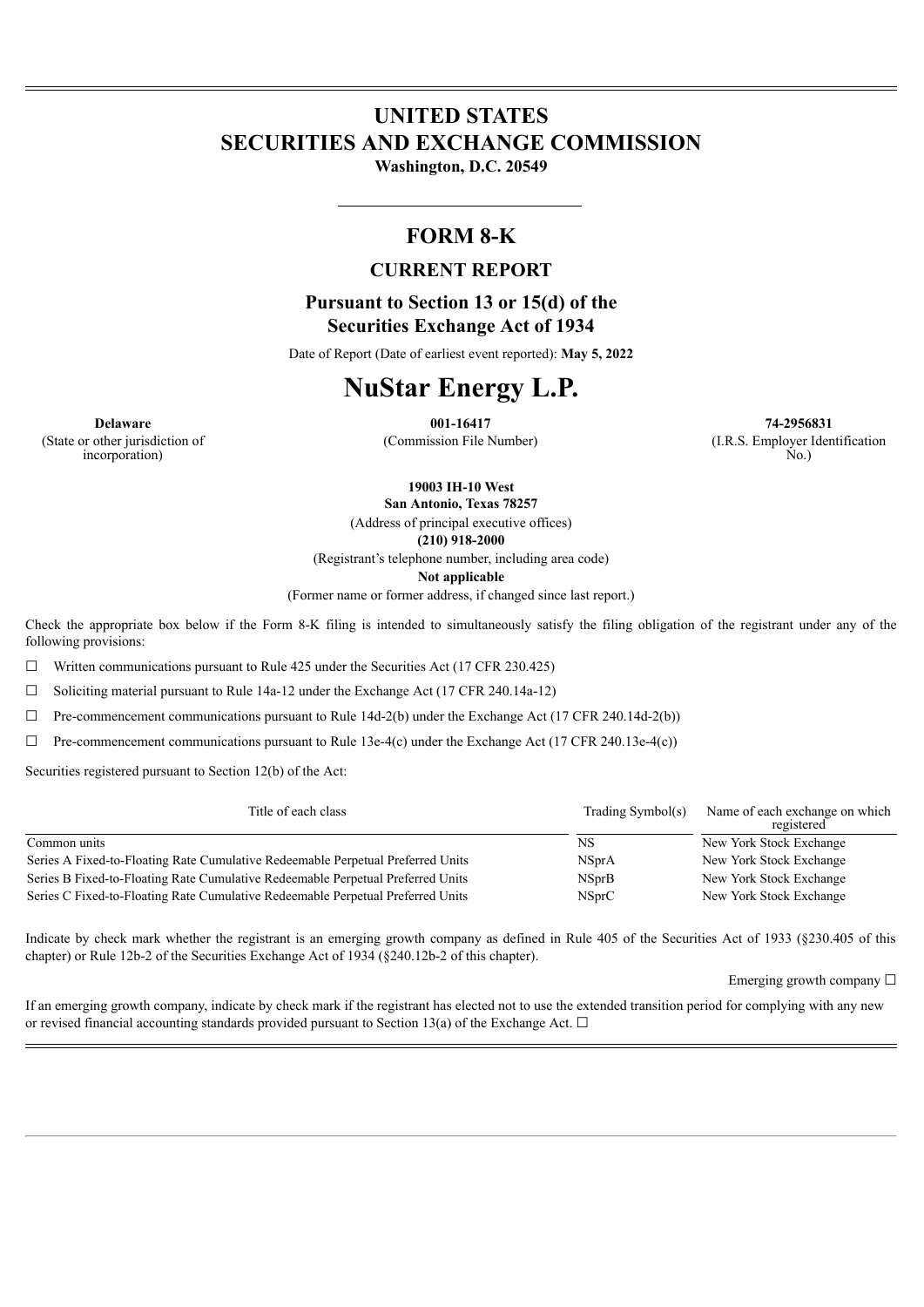#### **Item 2.02 Results of Operations and Financial Condition.**

On May 5, 2022, NuStar Energy L.P., a Delaware limited partnership, issued a press release announcing financial results for the quarter ended March 31, 2022. A copy of the press release announcing the financial results is furnished with this report as Exhibit 99.01 and is incorporated herein by reference.

#### **Item 9.01 Financial Statements and Exhibits.**

(d) Exhibits.

#### **Exhibit Number Exhibit**

[Exhibit](#page-3-0) 99.01 Press Release dated May 5, 2022. Exhibit 104 Cover Page Interactive Data File - formatted in Inline XBRL and included as Exhibit 101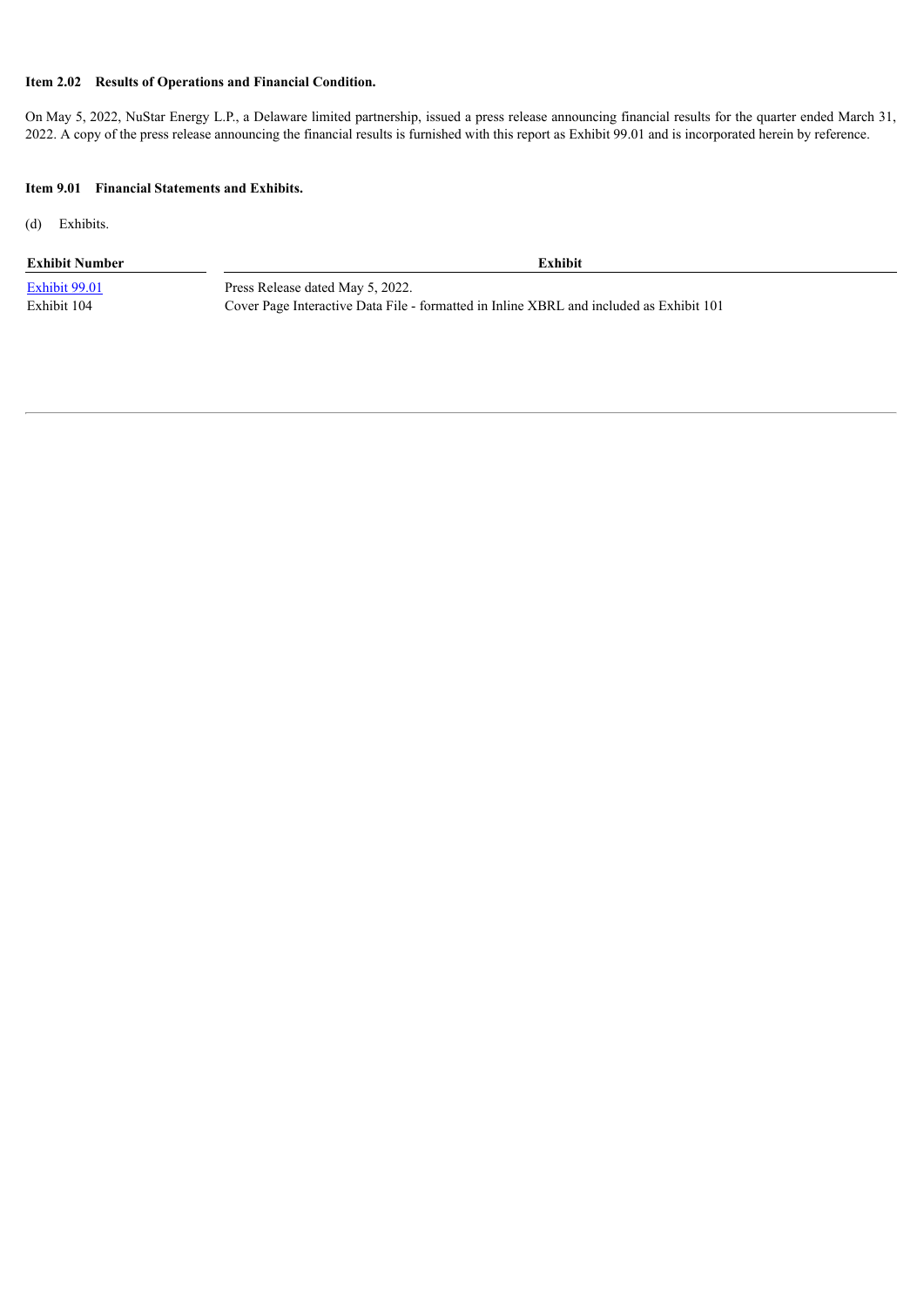#### **SIGNATURES**

Pursuant to the requirements of the Securities Exchange Act of 1934, the Registrant has duly caused this report to be signed on its behalf by the undersigned hereunto duly authorized.

#### NUSTAR ENERGY L.P.

By: Riverwalk Logistics, L.P. its general partner

> By: NuStar GP, LLC its general partner

# Date: May 5, 2022 By: /s/ Amy L. Perry

Name: Amy L. Perry Title: Executive Vice President-Strategic Development and General Counsel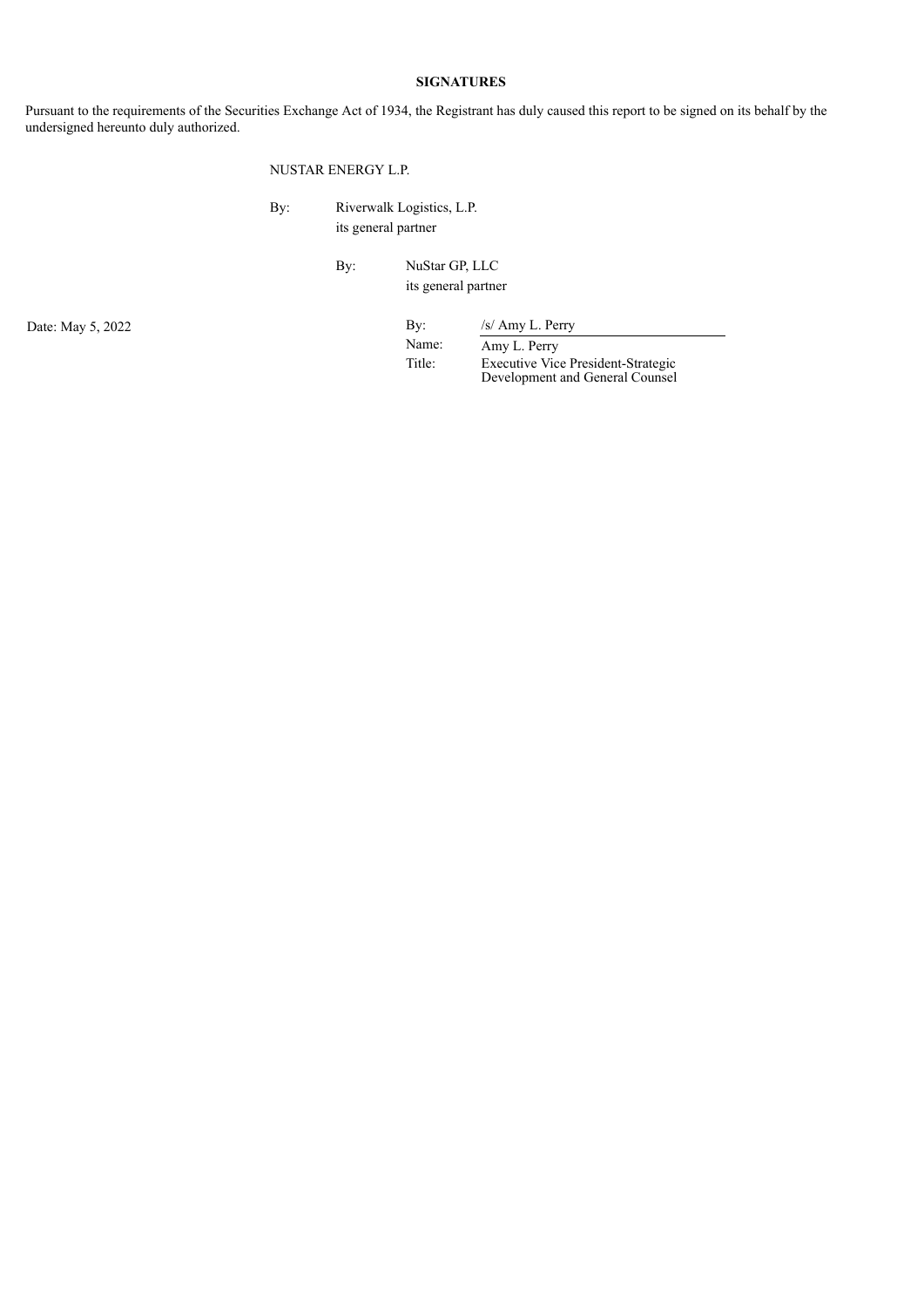# **NuStar Energy L.P. Reports Solid First Quarter of 2022 Earnings Results**

# <span id="page-3-0"></span>*Permian Crude System Volumes Remain Strong/Expect to Exit 2022 between 560,000 to 570,000 Barrels Per Day*

# *Both Crude and Refined Product Pipeline Throughputs Up Quarter-Over-Quarter as Demand Continues to Strengthen*

#### *Solid Quarterly Performance Across Business*

### *Updated 2022 Capital Outlook*

**SAN ANTONIO, May 5, 2022 - NuStar Energy L.P. (NYSE: NS)** today announced solid results for the first quarter of 2022 fueled by strong volumes in its Permian Crude System and its refined products and crude oil pipelines.

"I am pleased to report that we have once again delivered solid results that demonstrate the strength and resilience of our assets," said NuStar President and CEO Brad Barron.

Last Friday, NuStar closed on its divestiture of the Point Tupper terminal facility in Canada for \$60 million in proceeds, which it plans to utilize to build its financial flexibility and strengthen its balance sheet. Barron noted that the quarter's results include a non-cash charge related to this divestiture.

"As a result of this non-cash charge, NuStar reported net income of \$12 million for the first quarter of 2022, or a \$0.22 net loss per unit, compared to net income of \$42 million, or \$0.05 per unit for the first quarter of 2021. On an adjusted basis, excluding the effect of the non-cash charge, NuStar reported net income of \$57 million, or \$0.19 per unit, in the first quarter of 2022, up \$15 million or 36 percent, over net income of \$42 million in the first quarter of 2021."

NuStar also reported adjusted earnings before interest, taxes, depreciation and amortization (EBITDA) of \$173 million for the first quarter of 2022, compared to first quarter of 2021 EBITDA of \$169 million, a two percent increase.

"On an 'apples-to-apples' basis, excluding the contribution of the Eastern U.S. terminals we sold in October, our first quarter 2022 adjusted EBITDA was up \$12 million, a seven percent increase over the first quarter of 2021," Barron noted.

Distributable cash flow (DCF) available to common limited partners was \$91 million for the first quarter of 2022, a 13 percent increase over DCF of \$81 million in the first quarter of 2021. The distribution coverage ratio to common limited partners was a strong 2.06 times for the first quarter of 2022.

### *Permian Crude System Continues to Outpace Production Growth of Permian Basin*

NuStar's Permian Crude System's volumes averaged 510,000 barrels per day in the first quarter of 2022, comparable to fourth quarter 2021 volumes and an increase of 27 percent over the first quarter of 2021.

"Our well-positioned Permian Crude System, located in some of the most active counties of the basin, continues to outpace the production growth of the Permian Basin as a whole," said Barron. "Although U.S. oil production has been slow to respond to the recent run-up in crude prices due to a variety of factors, including supply chain challenges, we continue to work closely with our top-tier producers, and we are encouraged by their drilling plans for the rest of 2022. So we continue to expect to exit 2022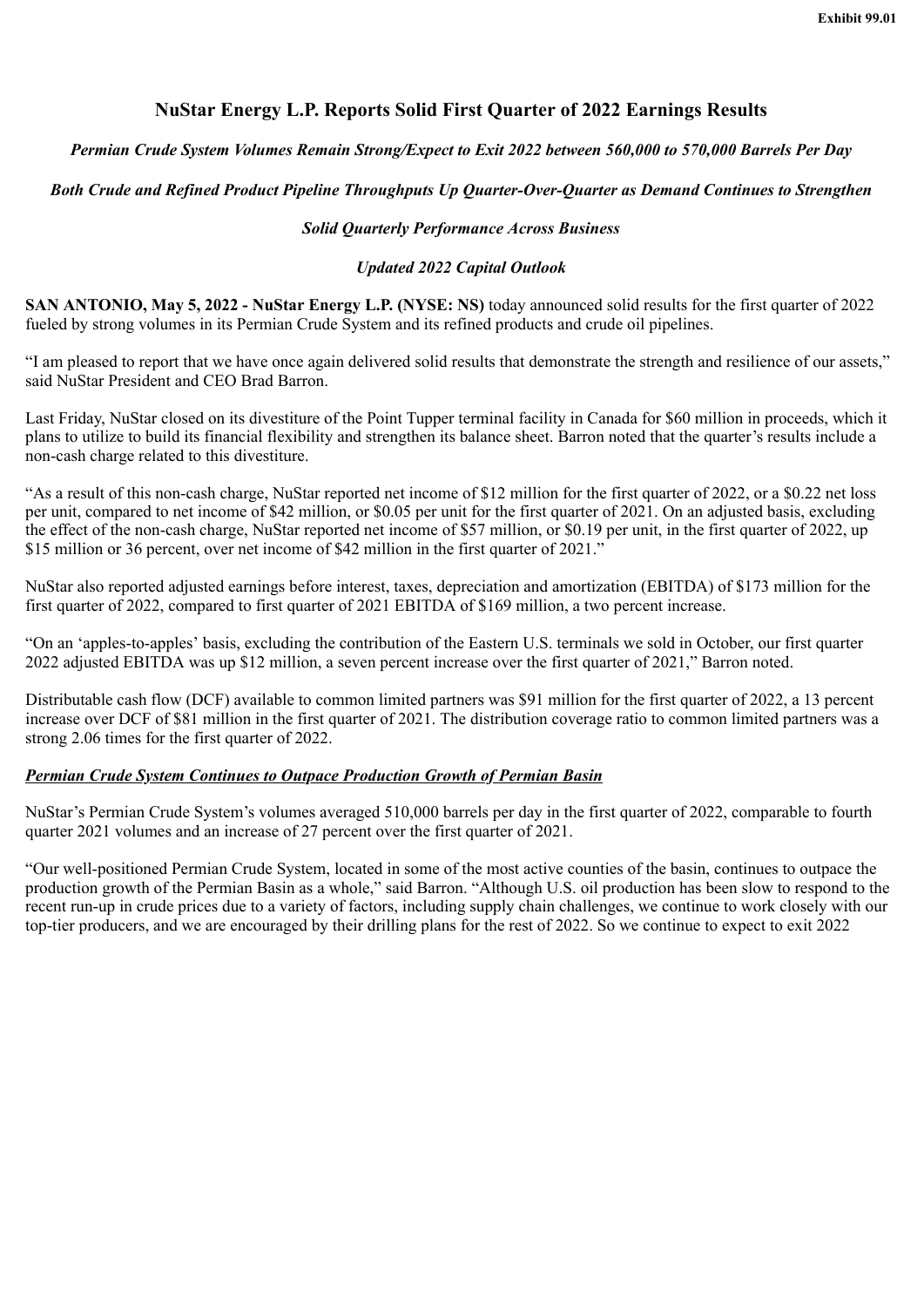between 560,000 to 570,000 barrels per day, about 10 percent above our 2021 exit, mainly driven by our private producers."

Barron commented that throughputs on NuStar's Corpus Christi Crude System averaged around 340,000 barrels per day in the first quarter of 2022, an increase of about six percent compared to the first quarter of 2021.

# *Crude and Refined Product Demand Continues to Strengthen*

Barron stated that NuStar saw strong improvement across its pipeline systems, with throughput up 16 percent in the first quarter of 2022, compared to the first quarter of 2021.

"We saw even stronger improvement to throughputs on our crude pipelines, which were up 19 percent in the first quarter of 2022 over the first quarter of 2021," said Barron.

Barron added that NuStar's refined products pipeline throughput was up 11 percent in the first quarter of 2022 compared to the first quarter of 2021.

"Our refined products pipelines continue to deliver consistent and strong results, reflecting the strength of our assets and our position in the markets we serve across the mid-Continent and throughout Texas," said Barron. "In addition, our Northern Mexico refined products supply pipelines are performing well, with volumes now above our average for 2021 and with first quarter 2022 throughput up 27 percent compared to the first quarter of 2021."

# *Solid Quarterly Performance Across Business*

Barron noted that first quarter 2022 operating income for NuStar's Pipeline Segment was \$96 million, compared to \$79 million in the first quarter of 2021. EBITDA in the Pipeline Segment was \$141 million, up by about \$17 million, or 13 percent, compared to \$124 million in the first quarter of 2021. He also noted that operating income and EBITDA for NuStar's Fuels Marketing Segment for the first quarter of 2022 was \$7 million, up \$4 million from the first quarter of 2021, largely due to stronger bunker fuel margins.

"Due to the non-cash impairment associated with the divestiture of the Point Tupper Terminal facility, NuStar's Storage Segment reported an operating loss of \$15 million in the first quarter of 2022, compared to operating income of \$27 million in the fourth quarter of 2021," Barron said. "However, on an 'apples-to-apples' basis, our adjusted EBITDA for our Storage Segment for the first quarter of 2022 was \$50 million, up by about \$4 million or seven percent, over fourth quarter 2021 EBITDA of \$46 million."

### *West Coast Renewable Fuels Network Continues to Grow*

Barron once again highlighted the growth of NuStar's West Coast Renewable Fuels Network, which plays an integral role in facilitating the low-carbon renewable fuels that significantly reduce emissions from transportation.

Barron noted that in the first quarter of 2022, NuStar's West Coast storage assets generated about 29 percent of its total storage segment revenue.

"We expect our West Coast network's revenue to continue to grow in 2022, as we complete two more projects at our Stockton terminal that will add renewable diesel storage capacity and expand our ethanol transportation solutions, which will increase the significant role NuStar plays in facilitating the West Coast's transition to low-carbon renewable fuels," said Barron.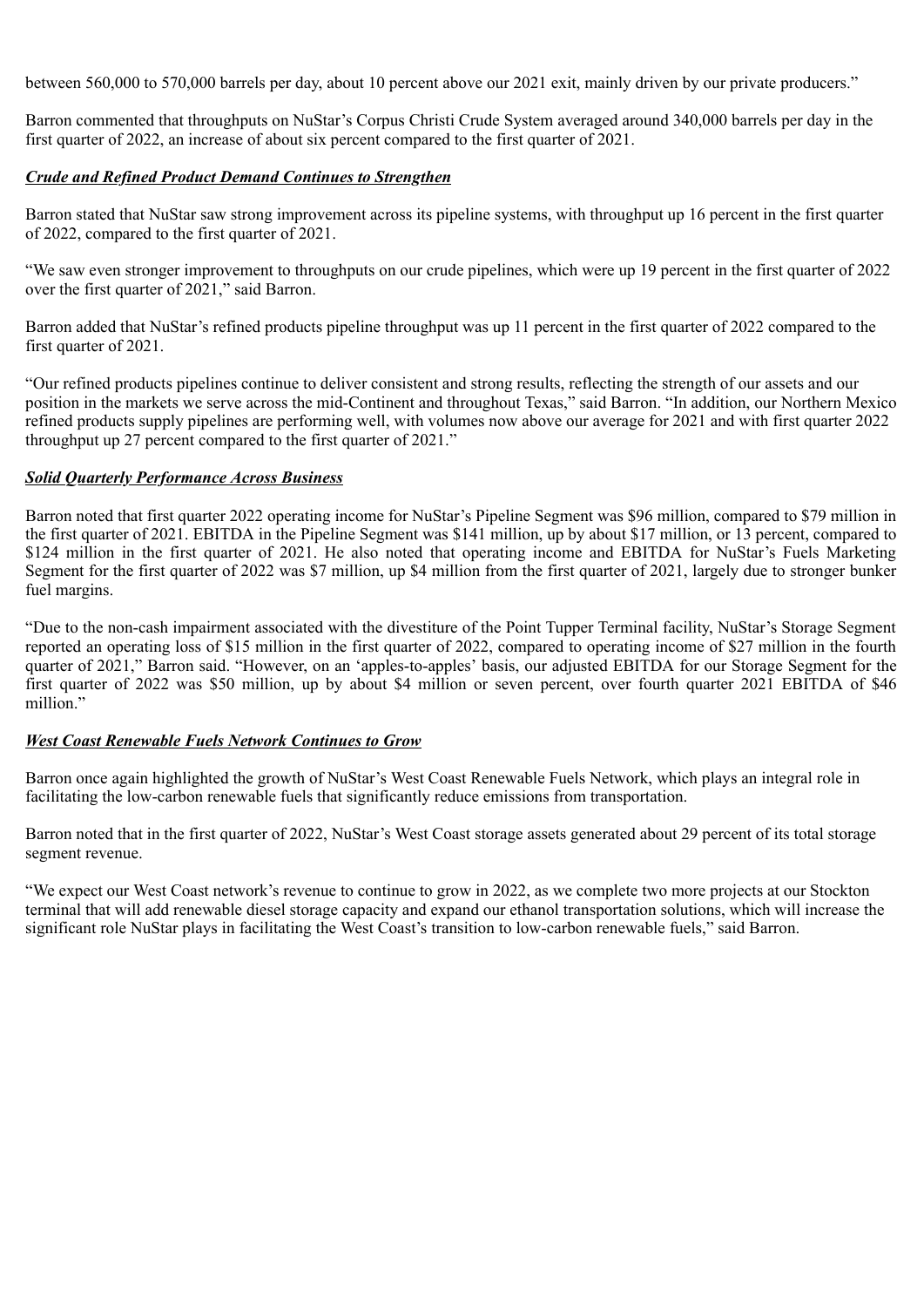# *Updated 2022 Capital Outlook*

Barron touched upon an optimization initiative that was kicked off earlier this year with the goal of making meaningful reductions in NuStar's expenses and capital spending to increase the company's free cash flow in 2022 and beyond.

He noted that while it is still early in the optimization process, he is pleased that NuStar has already identified over \$50 million in reductions across 2022 and 2023.

"We are focused on reducing expenses, and we are also working hard to high-grade every dollar of our strategic capital spending, which means assuring that we only execute projects that meet or beat our  $2022$  hurdles and that are lean, efficient and effective, said Barron. "In fact, we have been able to reduce our planned strategic capital spending for 2022 to between \$115 to \$145 million this year, which at the midpoint is \$15 million less than we previously announced."

Barron also gave an update on the allocation of NuStar's planned strategic capital spending.

"We now expect to allocate \$60 million to growing our Permian system, which is scalable with our producers' throughput volume needs, and about \$10 million to expand our West Coast Renewable Fuels Network," said Barron. "In addition, we continue to expect to spend \$35 to \$45 million on reliability capital this year. And, of course, we also continue to expect to selffund all of our spending from internally generated cash flows again this year."

# *Positive Outlook*

"We have continued to make substantial progress on improving our debt metrics, with a debt-to-EBITDA ratio of 3.92 times at the end of the first quarter of 2022, compared to 4.39 times at the end of the first quarter of 2021 and 3.99 times at the end of the fourth quarter of 2021," said Barron. "We had \$889 million available on our \$1.0 billion unsecured revolving credit facility at the end of the first quarter of 2022.

"We expect to generate full-year 2022 net income in the range of \$200 to \$230 million, and continue to expect to generate fullyear 2022 adjusted EBITDA in the range of \$700-750 million, which at the midpoint, represents seven percent growth over 2021, when adjusted for the sale of the Eastern U.S. and Point Tupper terminals.

"And finally, I am very pleased by how well NuStar has performed throughout the volatility created in the energy sector by the Russian invasion of Ukraine. The consequences of this invasion are still unfolding throughout the globe. But it has underscored the importance of U.S. energy independence. Today, the U.S. exports more energy than we import, and that is largely the result of U.S. shale production. And I am very proud of the role NuStar plays in on our nation's energy independence and security and the important work our employees do every day to supply the energy that powers and protects our lives," Barron concluded.

# *Conference Call Details*

A conference call with management is scheduled for 9:00 a.m. CT on Thursday, May 5, 2022. The partnership plans to discuss the first quarter 2022 earnings results, which will be released earlier that day. Investors interested in listening to the discussion may dial toll-free 844/889-7787, passcode 4754807. International callers may access the discussion by dialing 661/378-9931, passcode 4754807. The partnership intends to have a playback available following the discussion, which may be accessed by dialing toll-free 855/859-2056, passcode 4754807. International callers may access the playback by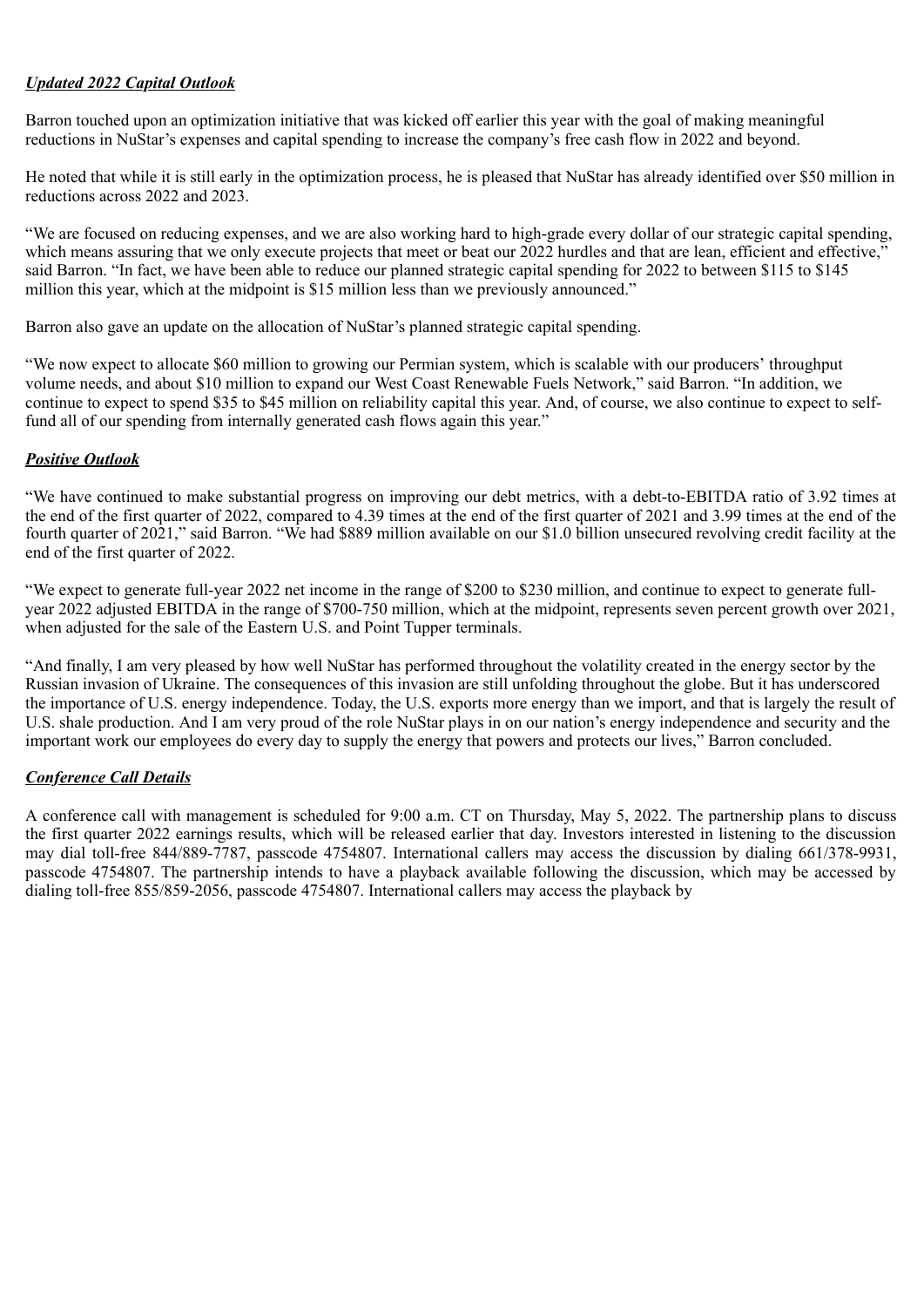dialing 404/537-3406, passcode 4754807. The playback will be available until 12:00 p.m. CT on June 5, 2022.

Investors interested in listening to the live discussion or a replay via the internet may access the discussion directly at https://edge.media-server.com/mmc/p/viq5tqzk or by logging on to NuStar Energy L.P.'s website at www.nustarenergy.com.

NuStar Energy L.P., a publicly traded master limited partnership based in San Antonio, Texas, is one of the largest independent liquids terminal and pipeline operators in the nation. NuStar currently has approximately 10,000 miles of pipeline and 63 terminal and storage facilities that store and distribute crude oil, refined products, renewable fuels, ammonia and specialty liquids. The partnership's combined system has approximately 49 million barrels of storage capacity, and NuStar has operations in the United States and Mexico. For more information, visit NuStar Energy L.P.'s website at www.nustarenergy.com and its Sustainability page at https://sustainability.nustarenergy.com/.

#### *Cautionary Statement Regarding Forward-Looking Statements*

*This press release includes, and the related conference call will include, forward-looking statements regarding future events and expectations, such as NuStar's future performance, plans and expenditures. All forward-looking statements are based on NuStar's beliefs as well as assumptions made by and information currently available to NuStar. These statements reflect NuStar's current views with respect to future events and are subject to various risks, uncertainties and assumptions. These risks, uncertainties and assumptions are discussed in NuStar Energy L.P.'s 2021 annual report on Form 10-K and subsequent filings with the Securities and Exchange Commission. Actual results may differ materially from those described in the forward-looking statements. Except as required by law, NuStar does not intend, or undertake any obligation, to update or revise its forward-looking statements, whether as a result of new information, future events or otherwise.*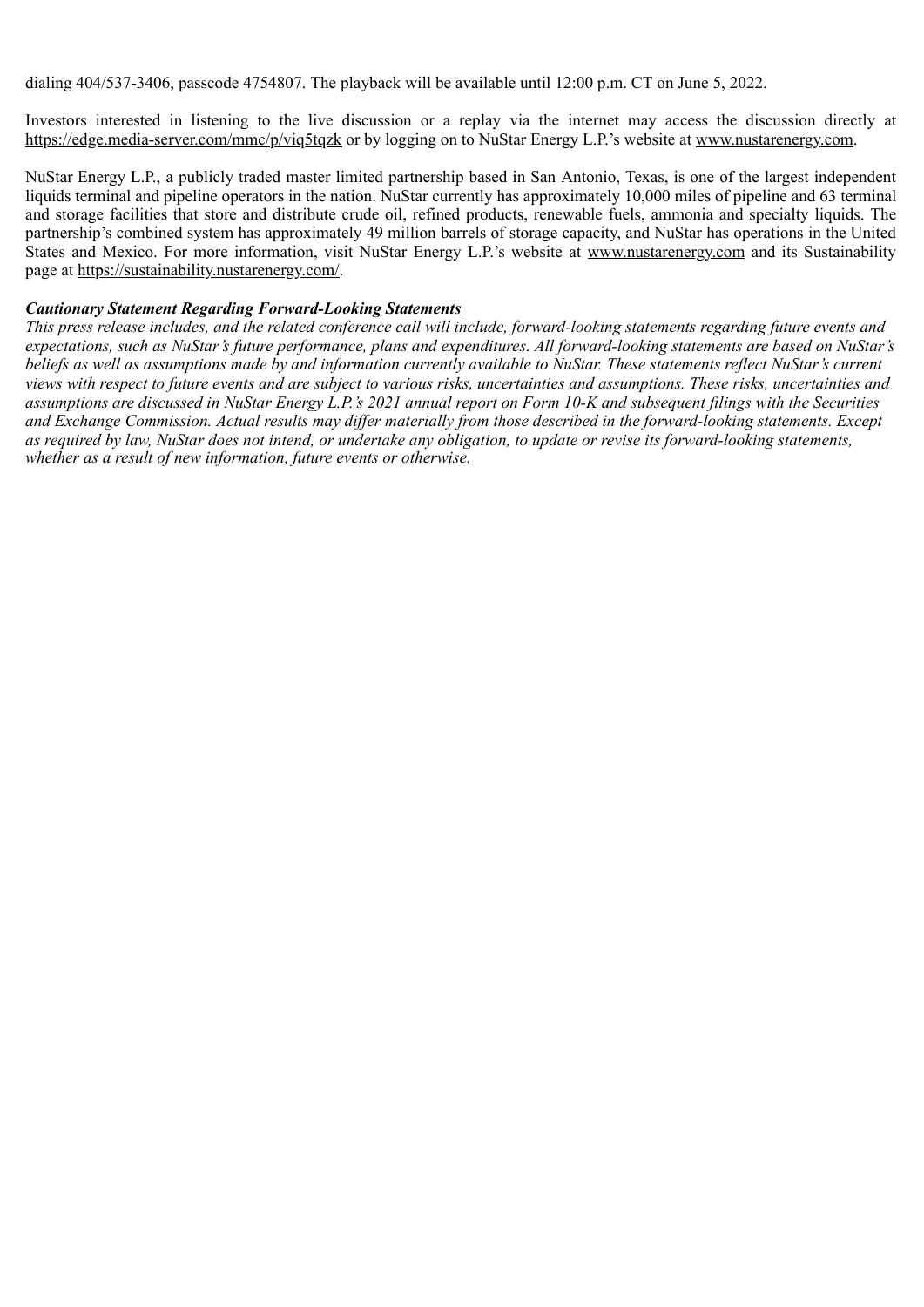#### **NuStar Energy L.P. and Subsidiaries Consolidated Financial Information (Unaudited, Thousands of Dollars, Except Unit, Per Unit and Ratio Data)**

|                                                             |                    | Three Months Ended March 31,          |                    |             |
|-------------------------------------------------------------|--------------------|---------------------------------------|--------------------|-------------|
|                                                             |                    | 2022                                  |                    | 2021        |
| <b>Statement of Income Data:</b>                            |                    |                                       |                    |             |
| Revenues:                                                   |                    |                                       |                    |             |
| Service revenues                                            | \$                 | 265,305                               | <sup>S</sup>       | 271,883     |
| Product sales                                               |                    | 144,558                               |                    | 89,763      |
| Total revenues                                              |                    | 409,863                               |                    | 361,646     |
| Costs and expenses:                                         |                    |                                       |                    |             |
| Costs associated with service revenues:                     |                    |                                       |                    |             |
| Operating expenses                                          |                    | 86,402                                |                    | 87,287      |
| Depreciation and amortization expense                       |                    | 63,303                                |                    | 68,418      |
| Total costs associated with service revenues                |                    | 149,705                               |                    | 155,705     |
| Costs associated with product sales                         |                    | 126,715                               |                    | 81,113      |
| Impairment loss                                             |                    | 46,122                                |                    |             |
| General and administrative expenses                         |                    | 27,071                                |                    | 24,492      |
| Other depreciation and amortization expense                 |                    | 1,824                                 |                    | 2,047       |
| Total costs and expenses                                    |                    | 351,437                               |                    | 263,357     |
| Operating income                                            |                    | 58,426                                |                    | 98,289      |
| Interest expense, net                                       |                    | (49, 818)                             |                    | (54, 918)   |
| Other income, net                                           |                    | 3,671                                 |                    | 398         |
| Income before income tax (benefit) expense                  |                    | 12,279                                |                    | 43,769      |
| Income tax (benefit) expense                                |                    | (33)                                  |                    | 1,512       |
| Net income                                                  | $\mathbf{\hat{S}}$ | 12,312                                | $\mathbb{S}$       | 42,257      |
|                                                             |                    |                                       |                    |             |
| Basic and diluted net (loss) income per common unit         | $\mathbb{S}$       | $(0.22)$ \$                           |                    | 0.05        |
| Basic and diluted weighted-average common units outstanding |                    | 110,177,045                           |                    | 109,506,222 |
|                                                             |                    |                                       |                    |             |
| <b>Other Data (Note 1):</b>                                 |                    |                                       |                    |             |
| Adjusted net income                                         | \$                 | 57,290                                | - \$               | 42,257      |
| Adjusted net income per common unit                         | \$                 | 0.19                                  | $\mathbf{\hat{s}}$ | 0.05        |
| <b>EBITDA</b>                                               | \$                 | 127,224                               | -S                 | 169,152     |
| Adjusted EBITDA                                             | $\mathbf S$        |                                       | - \$               | 169,152     |
| <b>DCF</b>                                                  |                    | 173,346                               |                    |             |
|                                                             | \$                 | 91,058                                | -S                 | 80,545      |
| Distribution coverage ratio                                 |                    | 2.06x                                 |                    | 1.84x       |
|                                                             |                    | For the Four Quarters Ended March 31, |                    |             |
|                                                             | 2022               |                                       |                    | 2021        |
| Consolidated Debt Coverage Ratio                            |                    | 3.92x                                 |                    | 4.39x       |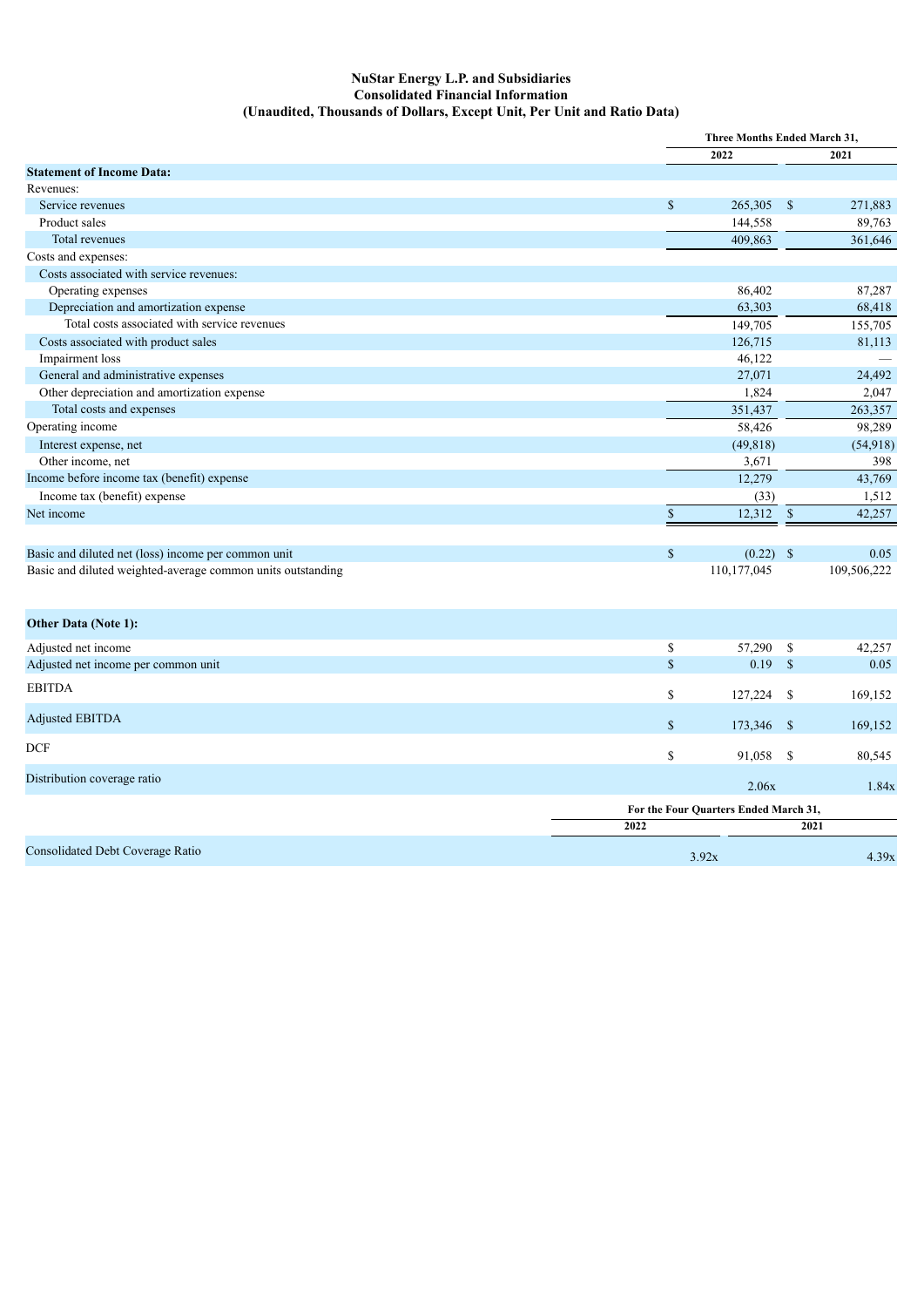#### **NuStar Energy L.P. and Subsidiaries Consolidated Financial Information - Continued (Unaudited, Thousands of Dollars, Except Barrel Data)**

|                                                                 |                           | Three Months Ended March 31, |                    |           |
|-----------------------------------------------------------------|---------------------------|------------------------------|--------------------|-----------|
|                                                                 |                           | 2022                         |                    | 2021      |
| Pipeline:                                                       |                           |                              |                    |           |
| Crude oil pipelines throughput (barrels/day)                    |                           | 1,309,085                    |                    | 1,101,327 |
| Refined products and ammonia pipelines throughput (barrels/day) |                           | 563,248                      |                    | 508,726   |
| Total throughput (barrels/day)                                  |                           | 1,872,333                    |                    | 1,610,053 |
| Throughput and other revenues                                   | \$                        | 188,683                      | -S                 | 169,228   |
| Operating expenses                                              |                           | 48,103                       |                    | 45,055    |
| Depreciation and amortization expense                           |                           | 44,828                       |                    | 44,794    |
| Segment operating income                                        | $\mathbb{S}$              | 95,752 \$                    |                    | 79,379    |
| Storage:                                                        |                           |                              |                    |           |
| Throughput (barrels/day)                                        |                           | 395,803                      |                    | 400,302   |
| Throughput terminal revenues                                    | $\mathsf{\$}$             | 26,441                       | $\mathbf S$        | 24,794    |
| Storage terminal revenues                                       |                           | 61,480                       |                    | 83,780    |
| Total revenues                                                  |                           | 87,921                       |                    | 108,574   |
| Operating expenses                                              |                           | 38,299                       |                    | 42,232    |
| Depreciation and amortization expense                           |                           | 18,475                       |                    | 23,624    |
| Impairment loss                                                 |                           | 46,122                       |                    |           |
| Segment operating (loss) income                                 | $\$$                      | $(14,975)$ \$                |                    | 42,718    |
| <b>Fuels Marketing:</b>                                         |                           |                              |                    |           |
| Product sales                                                   | $\mathsf{\$}$             | 133,260                      | $\mathbf{\hat{s}}$ | 83,855    |
| Cost of goods                                                   |                           | 126,123                      |                    | 82,403    |
| Gross margin                                                    |                           | 7,137                        |                    | 1,452     |
| Operating expenses                                              |                           | 593                          |                    | (1,279)   |
| Segment operating income                                        | $\boldsymbol{\mathsf{S}}$ | 6,544                        | $\mathbb{S}$       | 2,731     |
| <b>Consolidation and Intersegment Eliminations:</b>             |                           |                              |                    |           |
| Revenues                                                        | $\mathcal{S}$             | $(1)$ \$                     |                    | (11)      |
| Cost of goods                                                   |                           | (1)                          |                    | (11)      |
| Total                                                           | $\mathbb{S}$              |                              | $\overline{\$}$    |           |
| <b>Consolidated Information:</b>                                |                           |                              |                    |           |
| Revenues                                                        | $\mathbb{S}$              | 409,863                      | $\mathbf{\hat{s}}$ | 361,646   |
| Costs associated with service revenues:                         |                           |                              |                    |           |
| Operating expenses                                              |                           | 86,402                       |                    | 87,287    |
| Depreciation and amortization expense                           |                           | 63,303                       |                    | 68,418    |
| Total costs associated with service revenues                    |                           | 149,705                      |                    | 155,705   |
| Costs associated with product sales                             |                           | 126,715                      |                    | 81,113    |
| Impairment loss                                                 |                           | 46,122                       |                    |           |
| Segment operating income                                        |                           | 87,321                       |                    | 124,828   |
| General and administrative expenses                             |                           | 27,071                       |                    | 24,492    |
| Other depreciation and amortization expense                     |                           | 1,824                        |                    | 2,047     |
| Consolidated operating income                                   | $\boldsymbol{\mathsf{S}}$ | 58,426                       | $\mathbb{S}$       | 98,289    |
|                                                                 |                           |                              |                    |           |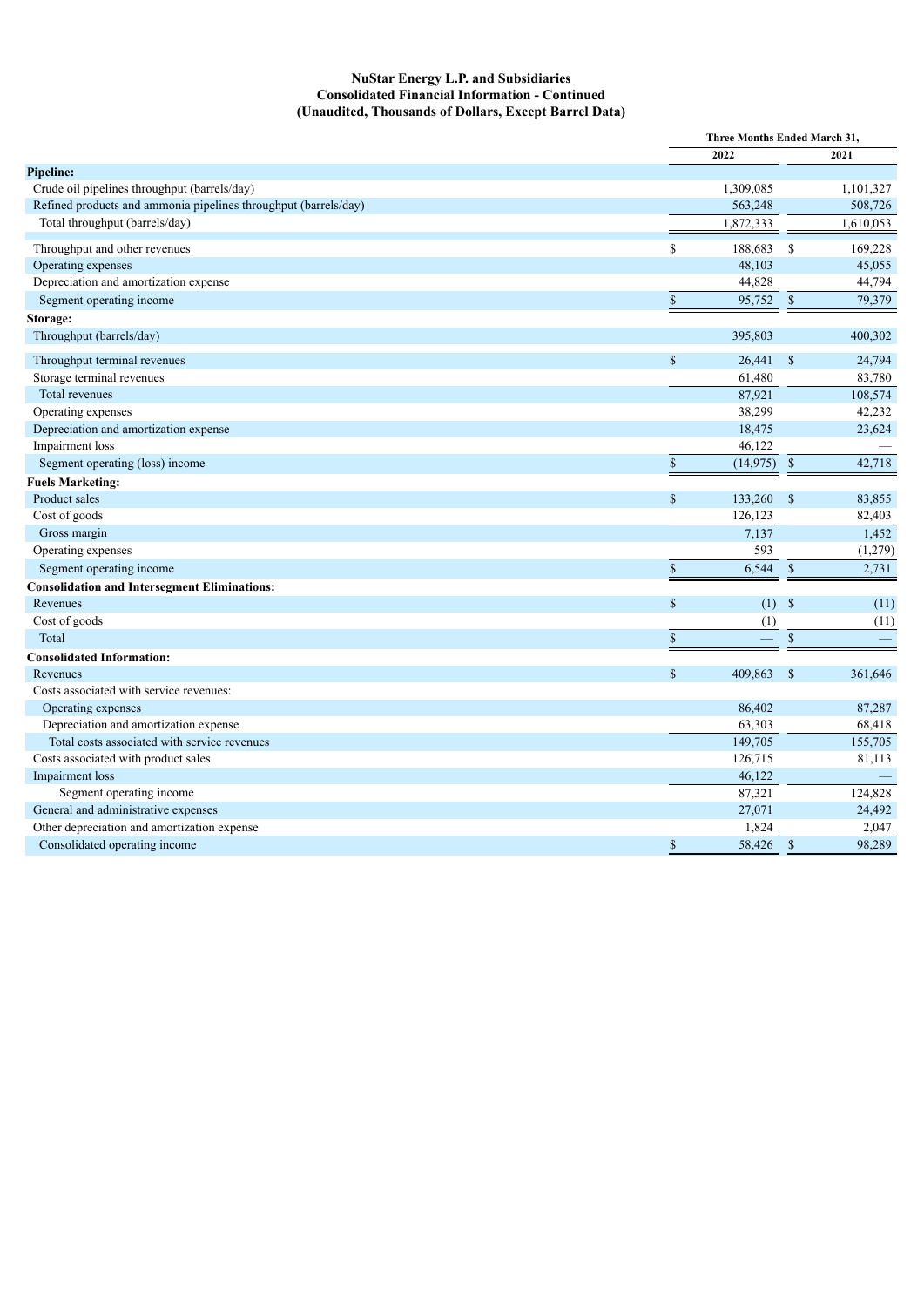#### **NuStar Energy L.P. and Subsidiaries Reconciliation of Non-GAAP Financial Information (Unaudited, Thousands of Dollars, Except Ratio Data)**

**Note 1:** NuStar Energy L.P. utilizes financial measures, such as earnings before interest, taxes, depreciation and amortization (EBITDA), distributable cash flow (DCF) and distribution coverage ratio, which are not defined in U.S. generally accepted accounting principles (GAAP). Management believes these financial measures provide useful information to investors and other external users of our financial information because (i) they provide additional information about the operating performance of the partnership's assets and the cash the business is generating, (ii) investors and other external users of our financial statements benefit from having access to the same financial measures being utilized by management and our board of directors when making financial, operational, compensation and planning decisions and (iii) they highlight the impact of significant transactions. We may also adjust these measures to enhance the comparability of our performance across periods.

Our board of directors and management use EBITDA and/or DCF when assessing the following: (i) the performance of our assets, (ii) the viability of potential projects, (iii) our ability to fund distributions, (iv) our ability to fund capital expenditures and (v) our ability to service debt. In addition, our board of directors uses EBITDA, DCF and a distribution coverage ratio, which is calculated based on DCF, as some of the factors in its compensation determinations. DCF is a financial indicator used by the master limited partnership (MLP) investment community to compare partnership performance. DCF is used by the MLP investment community, in part, because the value of a partnership unit is partially based on its yield, and its yield is based on the cash distributions a partnership can pay its unitholders.

None of these financial measures are presented as an alternative to net income. They should not be considered in isolation or as substitutes for a measure of performance prepared in accordance with GAAP.

The following is a reconciliation of net income to EBITDA, DCF and distribution coverage ratio.

|                                                     |         | Three Months Ended March 31, |          |
|-----------------------------------------------------|---------|------------------------------|----------|
|                                                     | 2022    |                              | 2021     |
| Net income                                          | \$      | 12,312<br><sup>\$</sup>      | 42,257   |
| Interest expense, net                               |         | 49,818                       | 54,918   |
| Income tax (benefit) expense                        |         | (33)                         | 1,512    |
| Depreciation and amortization expense               |         | 65,127                       | 70,465   |
| <b>EBITDA</b>                                       | 127,224 |                              | 169,152  |
| Interest expense, net                               |         | (49, 818)                    | (54,918) |
| Reliability capital expenditures                    |         | (6,709)                      | (8,489)  |
| Income tax benefit (expense)                        |         | 33                           | (1,512)  |
| Long-term incentive equity awards (a)               |         | 2,829                        | 3,287    |
| Preferred unit distributions                        |         | (31,092)                     | (31,887) |
| Impairment loss, net of tax                         |         | 44,978                       |          |
| Other items                                         |         | 3,613                        | 4,912    |
| <b>DCF</b>                                          |         | 91,058                       | 80,545   |
|                                                     |         |                              |          |
| Distributions applicable to common limited northons |         | $AA$ 165                     | 12.021   |

Distributions applicable to common limited partners 44,165 Distribution coverage ratio (b)  $2.06x$  1.84x

(a) We intend to satisfy the vestings of these equity-based awards with the issuance of our common units. As such, the expenses related to these awards are considered non-cash and added back to DCF. Certain awards include distribution equivalent rights (DERs). Payments made in connection with DERs are deducted from DCF.

(b) Distribution coverage ratio is calculated by dividing DCF by distributions applicable to common limited partners.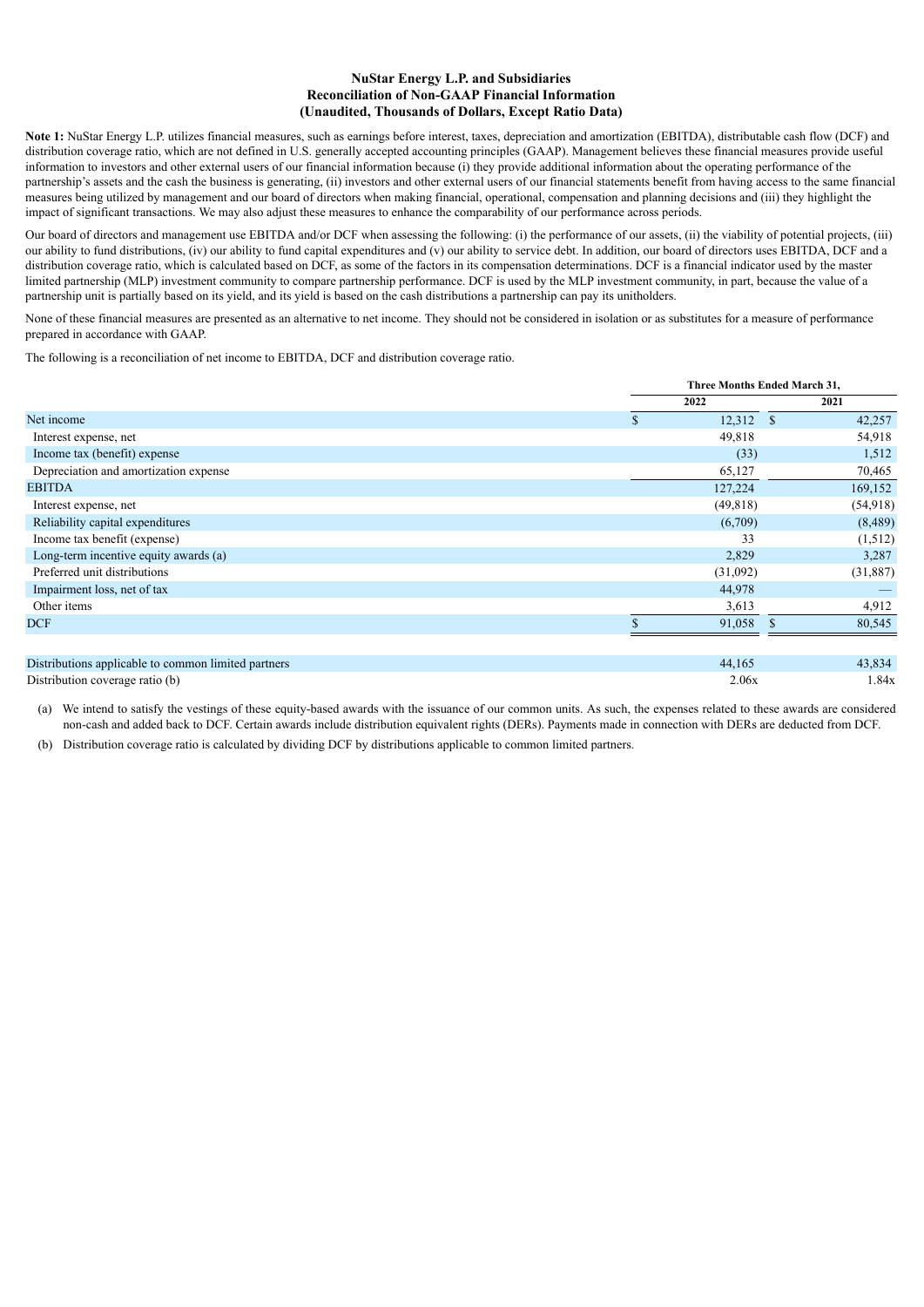#### **NuStar Energy L.P. and Subsidiaries Reconciliation of Non-GAAP Financial Information - Continued (Unaudited, Thousands of Dollars, Except per Unit and Ratio Data)**

The following is the reconciliation for the calculation of our Consolidated Debt Coverage Ratio, as defined in our revolving credit agreement (the Revolving Credit Agreement).

|                                                                                          | For the Four Quarters Ended March 31, |                |    | Year Ended December 31, |
|------------------------------------------------------------------------------------------|---------------------------------------|----------------|----|-------------------------|
|                                                                                          | 2022                                  | 2021           |    | 2021                    |
| Operating income                                                                         | \$<br>196,591 \$                      | 400,450        | -S | 236,454                 |
| Depreciation and amortization expense                                                    | 269,042                               | 285,319        |    | 274,380                 |
| Goodwill impairment loss                                                                 | 34,060                                |                |    | 34,060                  |
| Other impairment losses                                                                  | 201,030                               |                |    | 154,908                 |
| Equity awards (a)                                                                        | 13,750                                | 12,763         |    | 14,209                  |
| Pro forma effects of dispositions (b)                                                    | (14,688)                              | (6,784)        |    | (22,710)                |
| Other                                                                                    | 2,081                                 | (1,106)        |    | 1,762                   |
| Consolidated EBITDA, as defined in the Revolving Credit Agreement                        | 701,866                               | 690,642        |    | 693,063                 |
|                                                                                          |                                       |                |    |                         |
| Long-term debt, less current portion                                                     | \$<br>3,168,425 \$                    | $3,446,604$ \$ |    | 3,183,555               |
| Finance leases                                                                           | (52, 510)                             | (53,987)       |    | (52,930)                |
| Net fair value adjustments, unamortized discounts and unamortized debt issuance<br>costs | 37,225                                | 41,323         |    | 38,315                  |
| NuStar Logistics' floating rate subordinated notes                                       | (402, 500)                            | (402, 500)     |    | (402, 500)              |
| Consolidated Debt, as defined in the Revolving Credit Agreement                          | 2,750,640                             | 3,031,440      |    | 2,766,440               |
|                                                                                          |                                       |                |    |                         |
| Consolidated Debt Coverage Ratio (Consolidated Debt to Consolidated EBITDA)              | 3.92x                                 | 4.39x          |    | 3.99x                   |

(a) This adjustment represents the non-cash expense related to the vestings of equity-based awards with the issuance of our common units.

(b) For the four quarters ended March 31, 2022 and the year ended December 31, 2021, these adjustments represent the pro forma effects of the disposition of the Eastern U.S. terminals. For the four quarters ended March 31, 2021, this adjustment represents the pro forma effect of the disposition of the Texas City terminals.

The following is a reconciliation of net income / net loss per common unit to adjusted net income / adjusted net income per common unit.

|                                                           | Three Months Ended March 31, 2022 |        |
|-----------------------------------------------------------|-----------------------------------|--------|
| Net income / net loss per common unit                     |                                   | (0.22) |
| Impairment loss, net of tax                               | 44 978                            | 0.41   |
| Adjusted net income / adjusted net income per common unit | 57.290                            | 0.19   |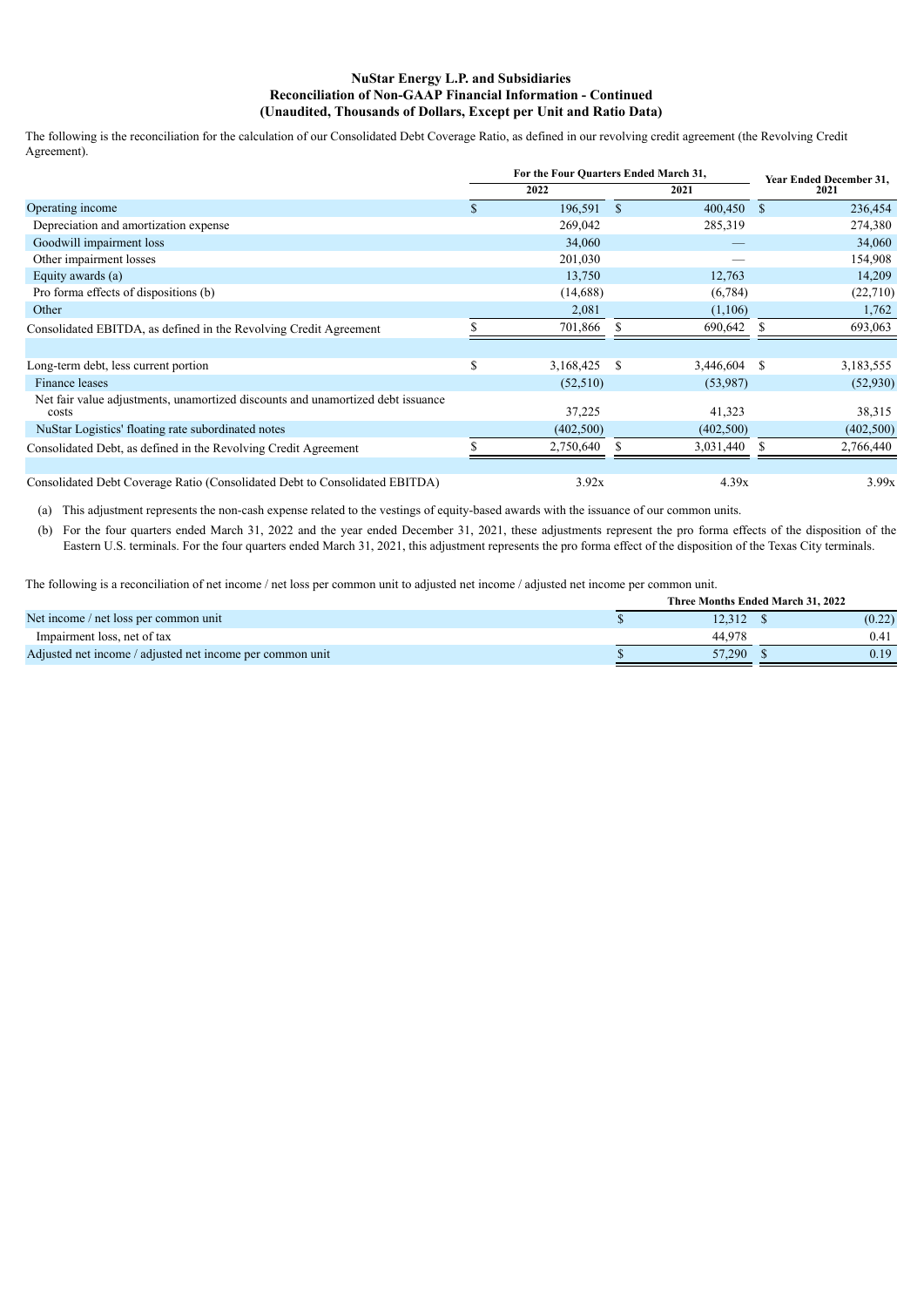#### **NuStar Energy L.P. and Subsidiaries Reconciliation of Non-GAAP Financial Information - Continued (Unaudited, Thousands of Dollars)**

The following is a reconciliation of EBITDA to adjusted EBITDA and adjusted EBITDA, excluding the Eastern U.S. terminals sold in October 2021.

|                                       | Three Months Ended March 31, |               |
|---------------------------------------|------------------------------|---------------|
|                                       | 2022                         | 2021          |
| <b>EBITDA</b>                         | 127,224                      | \$<br>169,152 |
| Impairment loss                       | 46,122                       |               |
| <b>Adjusted EBITDA</b>                | 173,346                      | 169,152       |
|                                       |                              |               |
| Divested assets:                      |                              |               |
| Operating income                      |                              | 974           |
| Depreciation and amortization expense |                              | 6,370         |
| EBITDA of divested assets             |                              | 7,344         |
|                                       |                              |               |
| EBITDA, excluding divested assets     |                              | 161,808       |

The following is a reconciliation of net income to EBITDA, adjusted EBITDA and adjusted EBITDA, excluding the Eastern U.S. terminals and Point Tupper terminal, which were sold in October 2021 and April 2022, respectively.

|                                            |              | <b>Year Ended</b><br>December 31, 2021 | Projected for the Year Ended<br>December 31, 2022 |
|--------------------------------------------|--------------|----------------------------------------|---------------------------------------------------|
| Net income                                 | $\mathbb{S}$ | 38,225                                 | $$200,000 - 230,000$                              |
| Interest expense, net                      |              | 213,985                                | 203,000 - 213,000                                 |
| Income tax expense                         |              | 3,888                                  | $2,000 - 4,000$                                   |
| Depreciation and amortization expense      |              | 274,380                                | 250,000 - 260,000                                 |
| <b>EBITDA</b>                              |              | 530,478                                | 655,000 - 707,000                                 |
| Goodwill impairment loss                   |              | 34,060                                 |                                                   |
| Other impairment losses                    |              | 154,908                                | 46,000                                            |
| Gain from insurance recoveries and other   |              | (14, 860)                              |                                                   |
| <b>Adjusted EBITDA</b>                     |              | 704,586                                | \$701,000 - 753,000                               |
| Divested assets:                           |              |                                        |                                                   |
| Operating loss                             | \$           | (121,763)                              | $(44,000 - 46,000)$                               |
| Depreciation and amortization expense      |              | 20,465                                 | 1,000                                             |
| <b>EBITDA</b> of divested assets           |              | (101, 298)                             | $(43,000 - 45,000)$                               |
| Goodwill and other impairment losses       |              | 129,771                                | 46,000                                            |
| Adjusted EBITDA of divested assets         |              | 28,473                                 | $$1,000 - 3,000$                                  |
| Adjusted EBITDA, excluding divested assets |              | 676,113                                | \$700,000 - 750,000                               |
|                                            |              |                                        |                                                   |